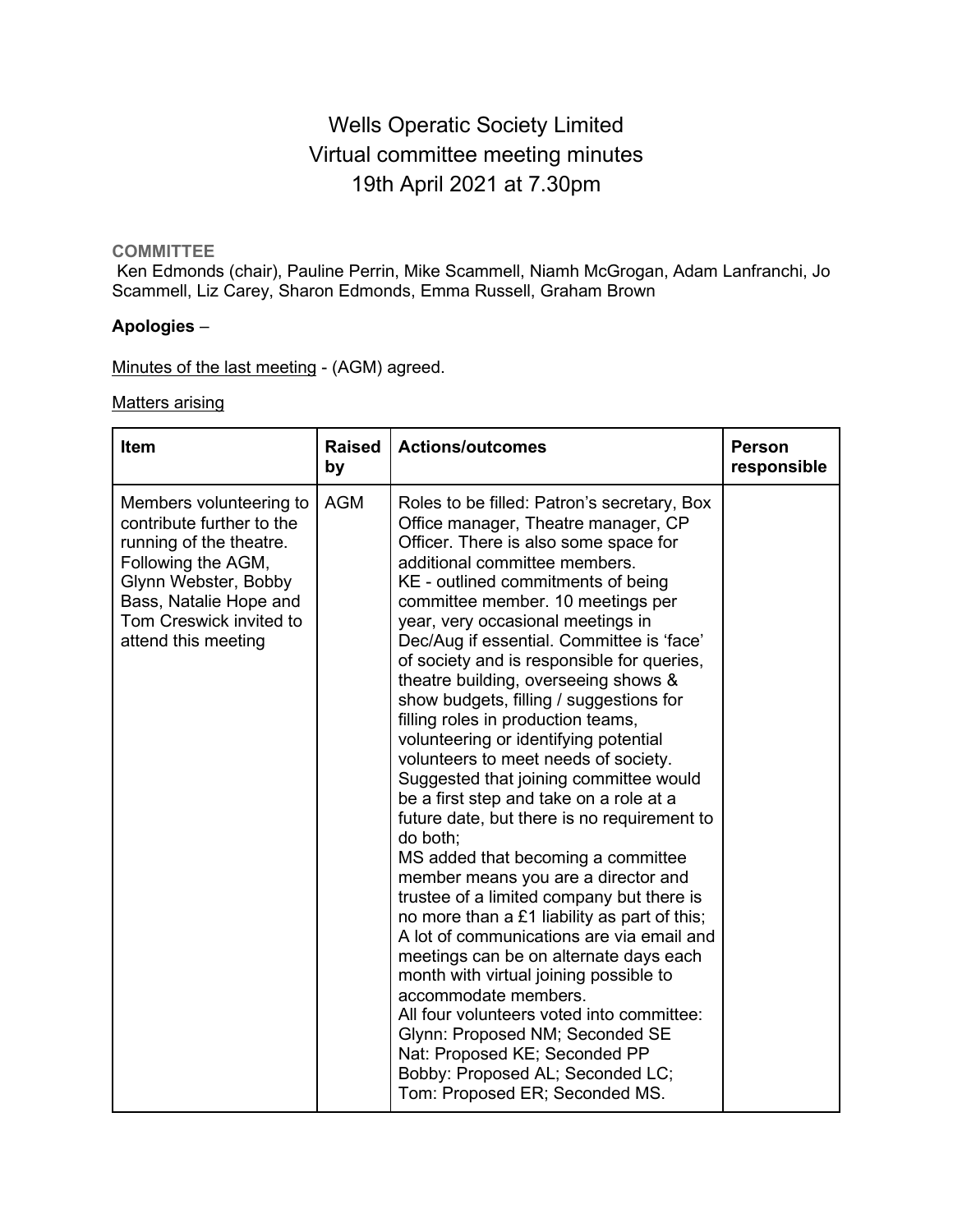|                                                                                                                                                                              |           | LC volunteered to assume role of Patrons<br>Secretary. Any details shared previously<br>by Gerald to be sent to Liz.                                                                                                                                                                                                                                                                                                     | <b>NM</b>                       |
|------------------------------------------------------------------------------------------------------------------------------------------------------------------------------|-----------|--------------------------------------------------------------------------------------------------------------------------------------------------------------------------------------------------------------------------------------------------------------------------------------------------------------------------------------------------------------------------------------------------------------------------|---------------------------------|
|                                                                                                                                                                              |           | NH, GW, TC & BB to send details to PP<br>for Companies House registration                                                                                                                                                                                                                                                                                                                                                | NH, GW, TC<br>& BB<br><b>PP</b> |
| COVID-19 - update on<br>implications for theatre<br>and issues relating to<br>pandemic                                                                                       | --        | Quartet tickets sales to stay on hold until<br>clarity on restrictions. Will not be before<br>01st August 2021.                                                                                                                                                                                                                                                                                                          |                                 |
| Radio plays at<br>Glastonbury FM. Good<br>Gods recorded and                                                                                                                  |           | AL to send JS publicity documents for<br>archiving. Please send to MS email rather<br>than JS.                                                                                                                                                                                                                                                                                                                           | <b>AL</b><br>Ongoing            |
| being edited for air play.<br>Expected release in<br>2021.                                                                                                                   |           | Broadcast completed. AL really happy &<br>pleased with it. Don't know how many<br>people listened but have heard some<br>good feedback. One listener said he<br>wouldn't have known it was an amateur<br>production. Gfm would like to run it again<br>and intend on sending a thank you from<br>the station. They would like to do<br>something else. AL recommends this be<br>smaller and expectations of Gfm clearer. | <b>AL</b><br>Done               |
| Outside Autumn clear up<br>needs to be organised.<br>Agreed to wait until tree<br>is bare and lockdown<br>ends. Restrictions are<br>ongoing and it's not too<br>bad for now. | <b>LC</b> | Agree to review this when restrictions lift -<br>ongoing.<br>KE suggested setting end May date for<br>clear up following lifting of restrictions.<br>Agreed June 6th at 10am.<br>AL to bring landrover & trailer and send<br>out Mail Chimp to membership in<br>advance.                                                                                                                                                 | All                             |
| First half of production<br>list on wall beside door<br>to corridor isn't there. If<br>doesn't reappear will<br>need replaced.                                               | KE        | NM to replace if original doesn't<br>reappear.<br>Agreed to wait until renovations complete<br>and are looking to reopen.                                                                                                                                                                                                                                                                                                | <b>NM</b><br>Ongoing            |

Matters arising from 2020 - on hold due to CV-19 and to be reviewed once normal business resumes - are at the end of this agenda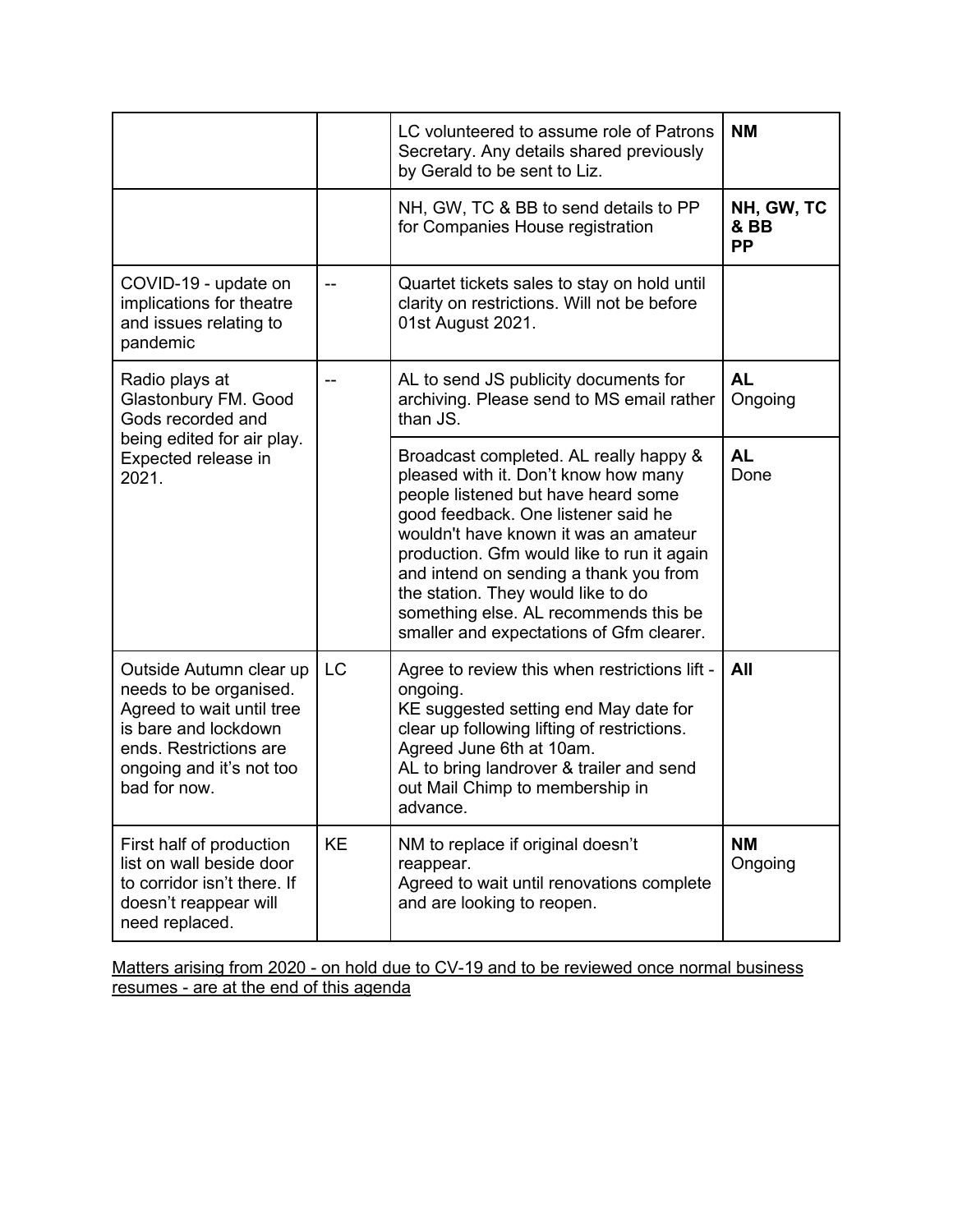# **Correspondence**

| <b>Item</b>                                                                                          | <b>Actions/outcomes</b>                                                                                                                                                                                              | <b>Person</b><br>responsible |
|------------------------------------------------------------------------------------------------------|----------------------------------------------------------------------------------------------------------------------------------------------------------------------------------------------------------------------|------------------------------|
| Email from Alex Mnatzaganian<br>on behalf of The Powells of<br>Michaelstone Y Fedw Historic<br>Trust | Heating, pit, workshop, renovations to<br>corridor, box office and bar and and<br>audio visual equipment suggested.<br>Agreed to request funds for mixing desk<br>and audio visual equipment for<br>backstage & bar. | (RW) KE                      |
|                                                                                                      |                                                                                                                                                                                                                      |                              |

# Treasurer's Report & Box Office

| <b>Actions/outcomes</b>                     | Person<br>responsible |
|---------------------------------------------|-----------------------|
| PP to apply and keep committee<br>informed. | <b>PP</b>             |
|                                             |                       |

# **Membership**

| Item                         | <b>Actions/outcomes</b> | Person responsible |
|------------------------------|-------------------------|--------------------|
| Patron's leaflet             | Ongoing                 | LC                 |
| Theatre newsletter   Ongoing |                         | <b>SE</b>          |

# **Publicity**

| <b>Item</b>  | <b>Actions/outcomes</b>                                                                    | <b>Person</b><br>responsible |
|--------------|--------------------------------------------------------------------------------------------|------------------------------|
| Good<br>Gods | Publicity really good and posters looked fantastic. Couldn't<br>be avoided if on Facebook! |                              |
| Handover     | KE and AL to have Publicity Officer role handover                                          | <b>KE</b><br><b>AL</b>       |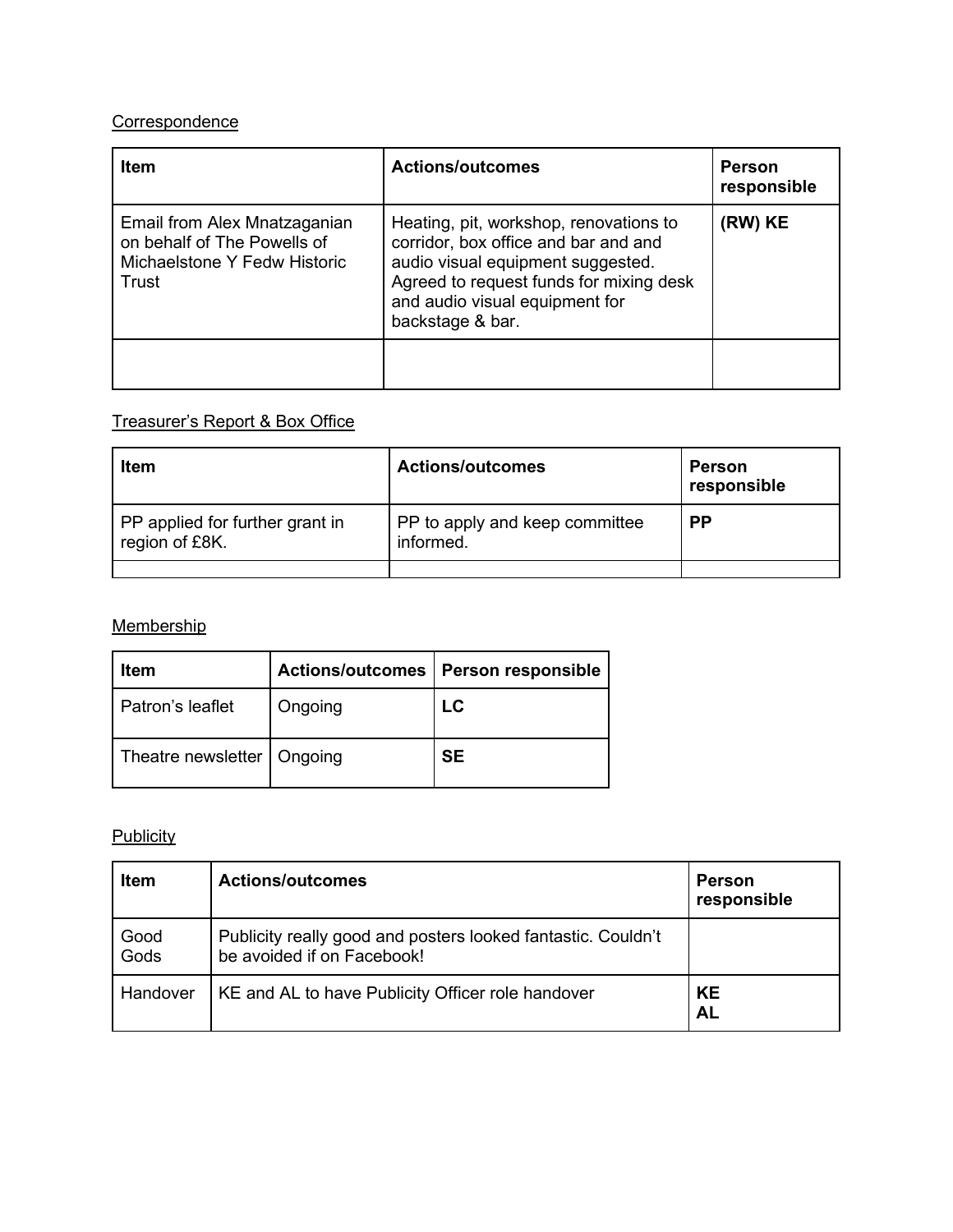# Theatre renovations

| Item                                                                                                                                                          | <b>Actions/outcomes</b>                                                                                                                                                                                                                                                                                                                                                                                 | <b>Person</b><br>responsible          |
|---------------------------------------------------------------------------------------------------------------------------------------------------------------|---------------------------------------------------------------------------------------------------------------------------------------------------------------------------------------------------------------------------------------------------------------------------------------------------------------------------------------------------------------------------------------------------------|---------------------------------------|
| Rehearsal room lighting<br>complete.                                                                                                                          | Some ceiling areas & tiles need TLC                                                                                                                                                                                                                                                                                                                                                                     | <b>MS</b><br>Arranging<br>with Angelo |
|                                                                                                                                                               | Before renovation there was a double<br>panel with lights. However the LEDs only<br>needed one panel which is why there are<br>now gaps. We can currently source the<br>panels but not the metal strips. May be<br>able to sources                                                                                                                                                                      | <b>MS</b>                             |
| Floors, skirting and curtains still<br>to be done.                                                                                                            | Floor to be fitted asap. Agreed not to do<br>entrance hall floor. KE has been in touch -<br>committee agreed to go ahead and<br>arrange for this to happen.                                                                                                                                                                                                                                             | <b>SE</b><br>Done                     |
|                                                                                                                                                               | Skirting will be done when floor down.                                                                                                                                                                                                                                                                                                                                                                  | <b>MS</b><br>Done                     |
|                                                                                                                                                               | Curtains to be bought in January sales.                                                                                                                                                                                                                                                                                                                                                                 | <b>NM</b>                             |
| Auditorium repainting has begun                                                                                                                               | Ceiling completed and currently filling<br>walls in preparation for painting. Have<br>agreed end March for completion.<br>Seems completed but equipment still in<br>auditorium and invoice not yet sent.                                                                                                                                                                                                | Ongoing                               |
| Leak in ceiling through the<br>chimneys                                                                                                                       | Mark quoted and has been asked to<br>remove all chimneys and repair vent                                                                                                                                                                                                                                                                                                                                | <b>RW</b><br>Ongoing                  |
| Window frame in wardrobe rotting<br>and will need to be looked at.                                                                                            | Investigate further and arrange repair.<br>ER looked into repair and determined a<br>carpenter can do this. ER to speak with<br>Steve Wilcox who did Chamberlain St<br>doors.                                                                                                                                                                                                                           | <b>ER</b><br>Ongoing                  |
| Toilet floors flooding.<br>Possibly water from urinals rather<br>than a leak. There are not any<br>high water bills or any other<br>indicators of water leak. | Investigate further and liaise with Angelo<br>Water turned off locally to determine if is<br>an in-house leak. Will have to wait and<br>see. Repairs will depend on what the<br>issue turns out to be.<br>Seems to be a water pressure issue with<br>urinals rather than a leak. Water turned<br>off for now. Without a pressure control<br>valve is not easy to fix so may need a<br>plumber. Ongoing. | <b>MS</b><br>Ongoing                  |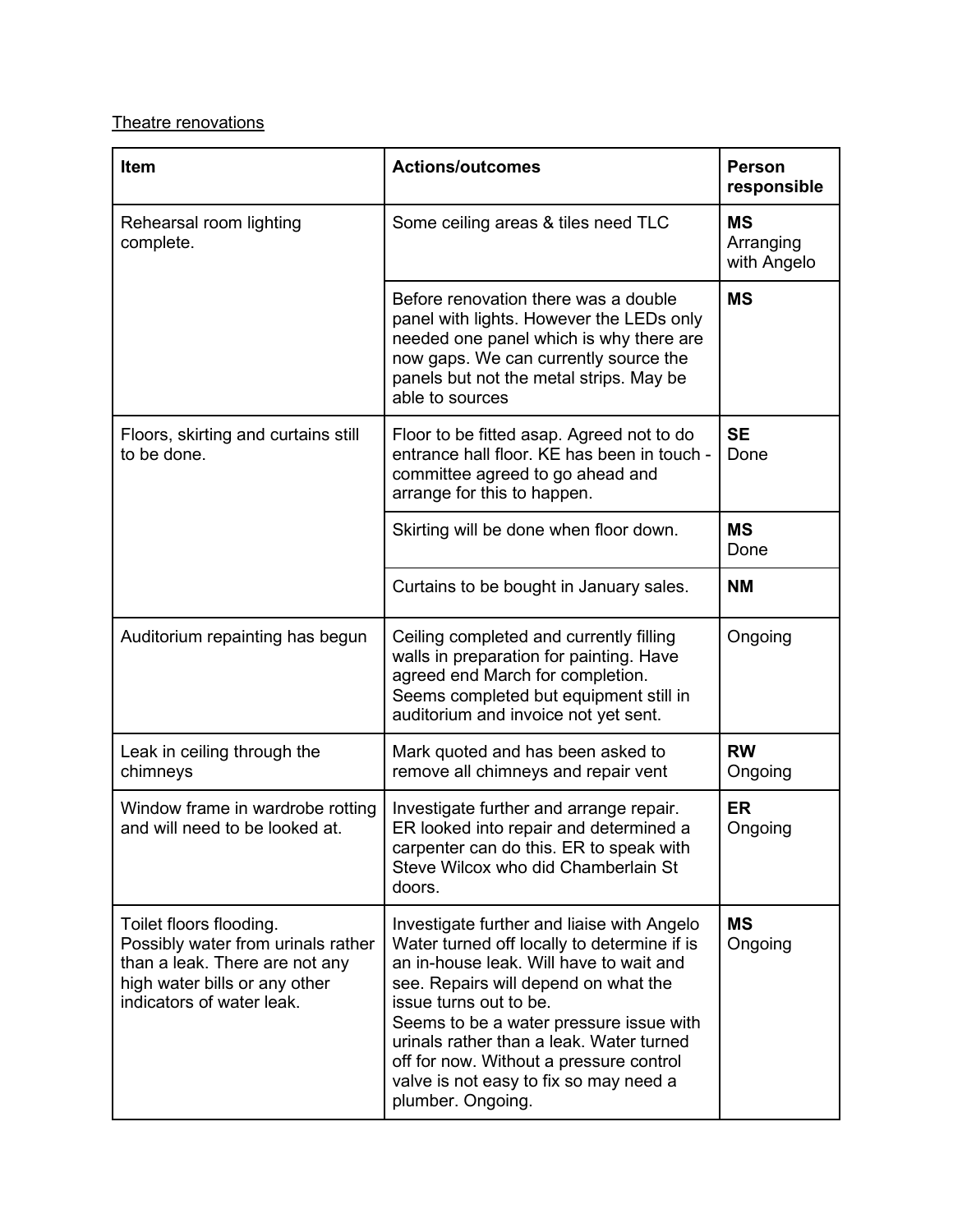| Updating sound and video. AL<br>has met with Nick and Adrian to<br>explore options such as sound<br>system in rehearsal room to send<br>music to stage etc.                                  | Email from Nick. Is of the opinion that<br>theatre should buy a new digital mixing<br>desk:<br>Easier to configure;<br>$\bullet$<br>Future proof hiring's;<br>Remote controlled via tablet and<br>sit with director;<br>Makes job easier for sound<br>engineer.<br>Recommended:<br>Midas M32 £2359 ex VAT<br>X32 £1185 ex VAT<br>Recommends the M32 as is the superior<br>desk with better pre-amps and is digital. It<br>is also designed for theatre use whereas<br>the other isn't.<br>AL to look into backstage costs and put<br>together a quote for The Powells of<br>Michaelstone Y Fedw Historic Trust.<br>GB to quote on projector as possible<br>inclusion in Trust request. | <b>AL</b><br><b>GB</b><br>Ongoing |
|----------------------------------------------------------------------------------------------------------------------------------------------------------------------------------------------|----------------------------------------------------------------------------------------------------------------------------------------------------------------------------------------------------------------------------------------------------------------------------------------------------------------------------------------------------------------------------------------------------------------------------------------------------------------------------------------------------------------------------------------------------------------------------------------------------------------------------------------------------------------------------------------|-----------------------------------|
| Update on dimmers                                                                                                                                                                            | Lighting box not updated and entrance<br>door installation incomplete. To be<br>followed up.                                                                                                                                                                                                                                                                                                                                                                                                                                                                                                                                                                                           | <b>GB</b><br>Ongoing              |
|                                                                                                                                                                                              | Send lighting contact to Graham for follow<br>up                                                                                                                                                                                                                                                                                                                                                                                                                                                                                                                                                                                                                                       | <b>RW</b><br>Ongoing              |
| <b>PAT</b> testing                                                                                                                                                                           | Need to source training                                                                                                                                                                                                                                                                                                                                                                                                                                                                                                                                                                                                                                                                | <b>GB</b><br>Ongoing              |
| New sign for billboard by front<br>wall.                                                                                                                                                     | Share details to date with committee for<br>further investigation.<br>KE to liaise with RW.                                                                                                                                                                                                                                                                                                                                                                                                                                                                                                                                                                                            | (RW) KE<br>Ongoing                |
| Tree – yellow line edge. Sign<br>received and has gone up.<br>Rocks/boulders to be used<br>instead of lines. AL quote agreed<br>- five concrete posts and<br>necessary equipment to install. | Angelo helping. We may need to use<br>bigger equipment which may affect cost<br>but will know when get started as will<br>have to wait for weather to settle.<br>AL quote now out-of-date so will look into<br>a new quote.                                                                                                                                                                                                                                                                                                                                                                                                                                                            | <b>AL</b><br>Ongoing              |
| Heating system. No issues during<br>Willows but will need to monitor                                                                                                                         | Ongoing monitoring                                                                                                                                                                                                                                                                                                                                                                                                                                                                                                                                                                                                                                                                     | All<br>Ongoing                    |

**Hire** 

| Item |  | Actions/outcomes   Person responsible |
|------|--|---------------------------------------|
|------|--|---------------------------------------|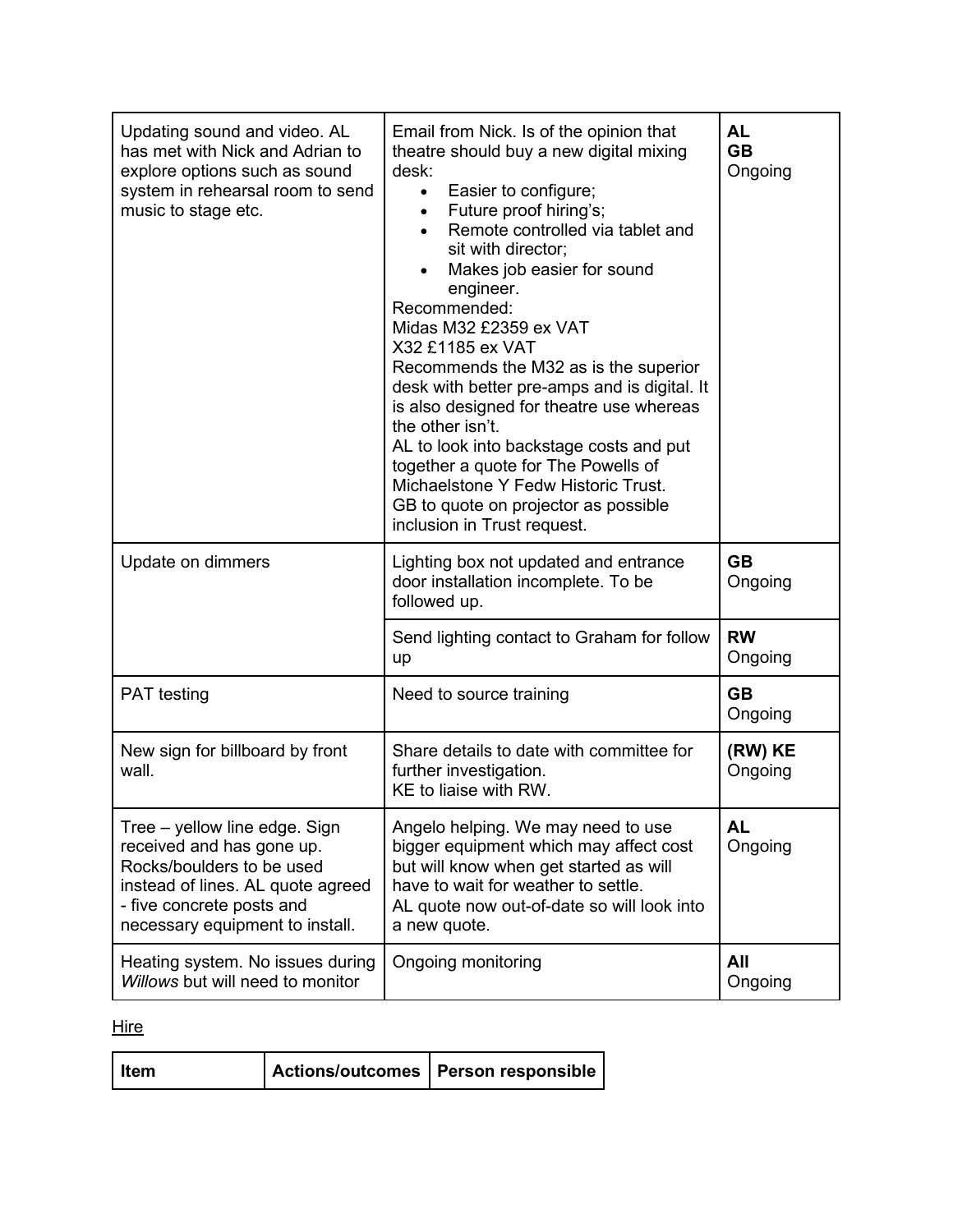| Small Steps x 2                     | Resumed this week   SE |                     |
|-------------------------------------|------------------------|---------------------|
| Cosmo group                         | On hold (CV-19)        | <b>SE</b>           |
| Sustainable Wells   On hold (CV-19) |                        | <b>Sarah Briton</b> |

**Productions** 

| <b>Quartet</b> by Ronald Harwood |                         | September 15th-18th 2021 |                     |
|----------------------------------|-------------------------|--------------------------|---------------------|
| Director                         | <b>Jackie Watts</b>     | Producer                 | <b>Ken Edmonds</b>  |
| MD                               |                         | Choreography             |                     |
| <b>SM</b>                        | <b>Charlie Watkins</b>  | Lighting                 | <b>Graham Brown</b> |
| Sound                            | <b>Rick Fitzsimmons</b> | Projection               |                     |
| Costumes                         |                         | Props                    | <b>Pat Watkins</b>  |
| Prompt                           | Frieda Brown            | Makeup                   |                     |
| Budget                           | Agreed                  | <b>Publicity</b>         | <b>Ken Edmonds</b>  |
| Photos                           | <b>Ken Edmonds</b>      | Programme                | Ken Edmonds         |
| <b>Ticket prices</b>             | £12<br>£10              | Rehearsal schedule       | Agreed              |
| FoH                              | Sally Trayhurn          | Tickets go live          |                     |

| <b>Cinderella</b> by Vicky Orman |                        | Dec 12th - 19th 2021 |                    |
|----------------------------------|------------------------|----------------------|--------------------|
| Director                         | Ken Edmonds            | Producer             | <b>Vicky Orman</b> |
| MD                               |                        | Choreography         |                    |
| <b>SM</b>                        | <b>Charlie Watkins</b> | Lighting             | Graham Brown       |
| Sound                            |                        | Projection           |                    |
| Costumes                         |                        | Props                |                    |
| Prompt                           | Frieda Brown           | Makeup               |                    |
| <b>Budget</b>                    |                        | <b>Publicity</b>     |                    |
| Photos                           |                        | Programme            |                    |
| <b>Ticket prices</b>             |                        | Rehearsal schedule   |                    |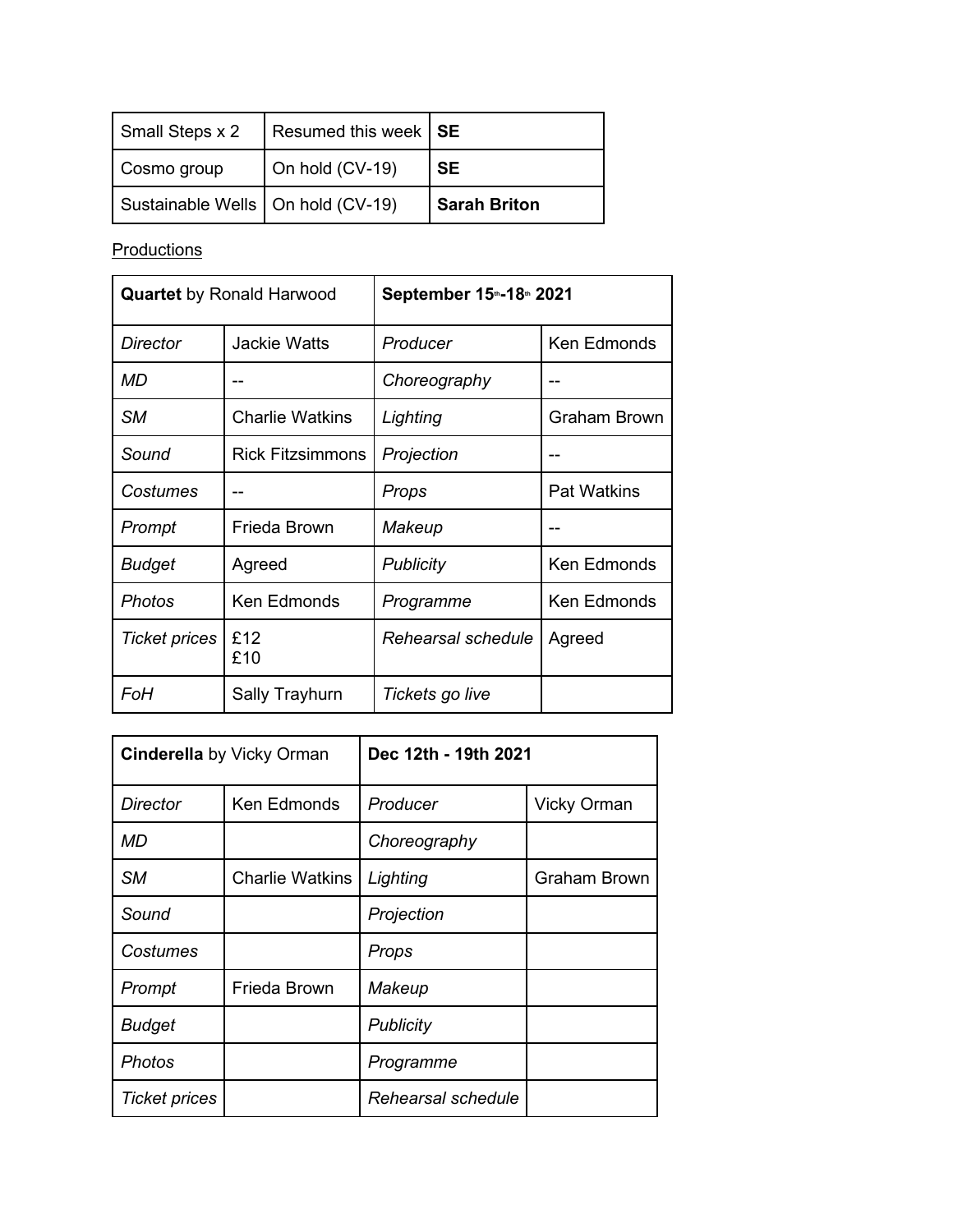| FoH | Tickets go live |  |
|-----|-----------------|--|
|-----|-----------------|--|

| <b>Blood on the Canvas by Richard James</b> |                       | <b>March 2022</b>  |  |
|---------------------------------------------|-----------------------|--------------------|--|
| Director                                    | <b>Sharon Edmonds</b> | Producer           |  |
| <b>MD</b>                                   |                       | Choreography       |  |
| <b>SM</b>                                   |                       | Lighting           |  |
| Sound                                       |                       | Projection         |  |
| Costumes                                    |                       | Props              |  |
| Prompt                                      |                       | Makeup             |  |
| <b>Budget</b>                               |                       | <b>Publicity</b>   |  |
| <b>Photos</b>                               |                       | Programme          |  |
| <b>Ticket prices</b>                        |                       | Rehearsal schedule |  |
| FoH                                         |                       | Tickets go live    |  |

| <b>Big Fish</b> by John August & Andrew Lippa |                                 | May 02nd-07th 2022    |                                |
|-----------------------------------------------|---------------------------------|-----------------------|--------------------------------|
| <b>Director</b>                               | Niamh McGrogan                  | Producer              | Doreen Grant                   |
| <b>MD</b>                                     | <b>Sheila Ross</b>              | Choreography          | Julie & Elisha Webster         |
| <b>SM</b>                                     | Mike Scammell & Sarah<br>Galton | Lighting              | <b>Graham Brown</b>            |
| Sound                                         | <b>Rick Fitzsimmons</b>         | Projection            | Ben Lynch                      |
| Costumes                                      | <b>Bobby Bass</b>               | Props                 | Jo Scammel with Vicky<br>Orman |
| Prompt                                        | Frieda Brown                    | Makeup                | Helen Makin                    |
| <b>Budget</b>                                 | Agreed                          | <b>Publicity</b>      | <b>Ken Edmonds</b>             |
| <b>Photos</b>                                 |                                 | Programme             | Niamh McGrogan                 |
| Ticket<br>prices                              | £11<br>£13                      | Rehearsal<br>schedule | Agreed                         |
| FoH                                           | Sally Trayhurn                  | Tickets go live       |                                |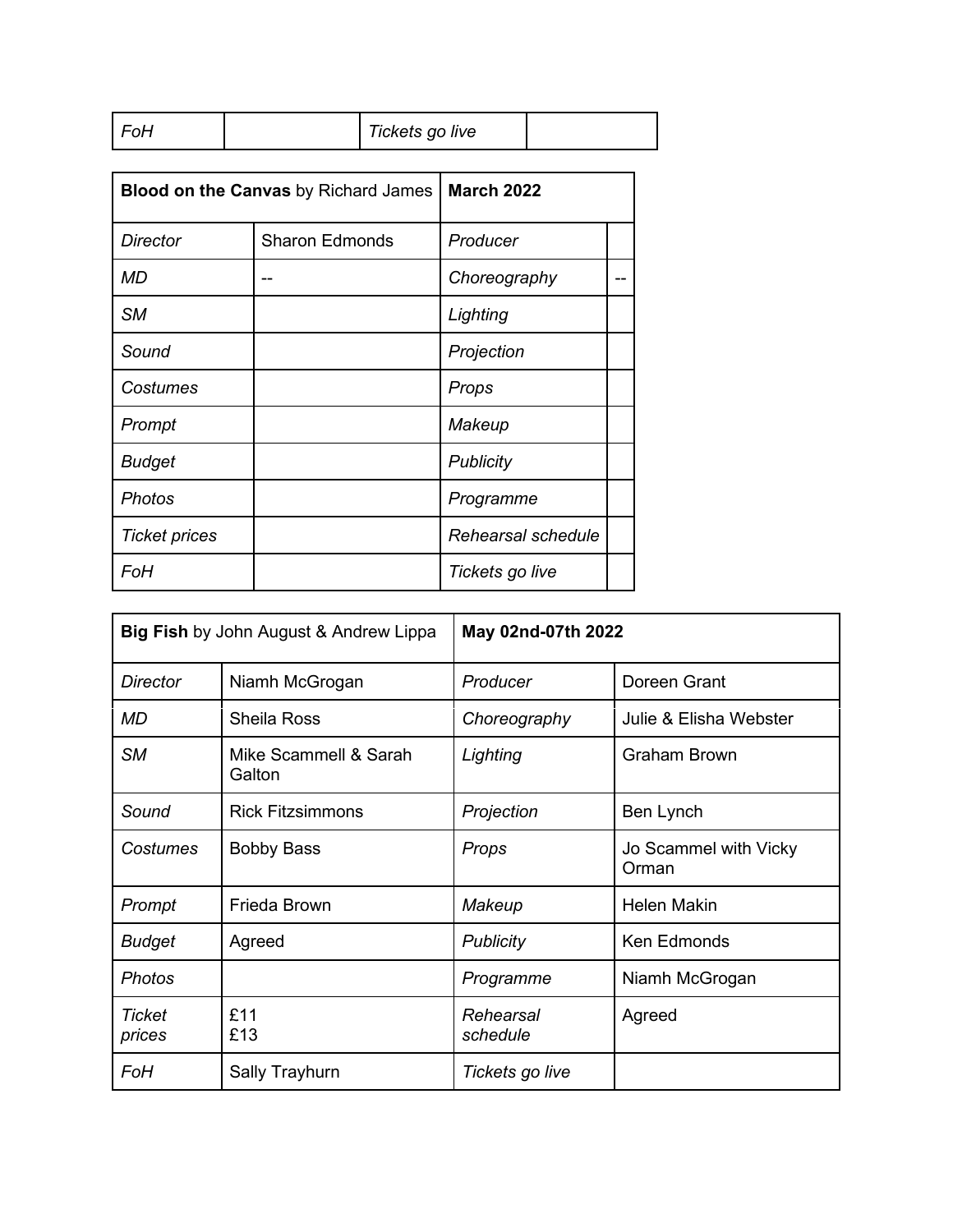| And Then There Were None by Agatha<br>Christie |                        | September 2022        |                         |
|------------------------------------------------|------------------------|-----------------------|-------------------------|
| Director                                       | Adam Lanfrachi         | Producer              | <b>Graham Brown</b>     |
| MD                                             | --                     | Voice coach           | Lois Harbinson          |
| <b>SM</b>                                      | Emma Russell           | Lighting              | <b>Graham Brown</b>     |
| Sound                                          | <b>Adrian Mitchell</b> | Projection            |                         |
| Costumes                                       | Louise Sansam          | Props                 | Lesley & Jo<br>Scammell |
| Prompt                                         | Doreen Grant           | Makeup                | Helen Makin             |
| <b>Budget</b>                                  | Agreed                 | <b>Publicity</b>      | Ken Edmonds             |
| <b>Photos</b>                                  | <b>Greg Tresize</b>    | Programme             | Adam Lanfranchi         |
| <b>Ticket prices</b>                           | £12<br>£10             | Rehearsal<br>schedule | Agreed                  |
| <b>FoH</b>                                     | <b>Sally Trayhurn</b>  | Tickets go live       |                         |

# Proposed productions

| <b>Production and Proposer</b>                                                                                                                                                                                                                                                                    | <b>Proposed</b><br>dates      |
|---------------------------------------------------------------------------------------------------------------------------------------------------------------------------------------------------------------------------------------------------------------------------------------------------|-------------------------------|
| The Tempest by William Shakespeare<br>Jonathan Sansam                                                                                                                                                                                                                                             | September<br>2021             |
| Avenue Q by Jeff Whitty<br><b>Nick Barlow</b><br>Nick has requested this come forward to May 2023 if possible. Agree to apply for licence<br>and if is available then will be unlikely to have been requested by any other local group. If<br>we can get the licence, agreed to move to May 2023. | September<br>2022<br>May 2023 |

**Training** 

|  | Item   Actions/outcomes   Person responsible |
|--|----------------------------------------------|
|  |                                              |
|  |                                              |

### **Show reviews**

|  | Show   Review   Reviewed by |
|--|-----------------------------|
|  |                             |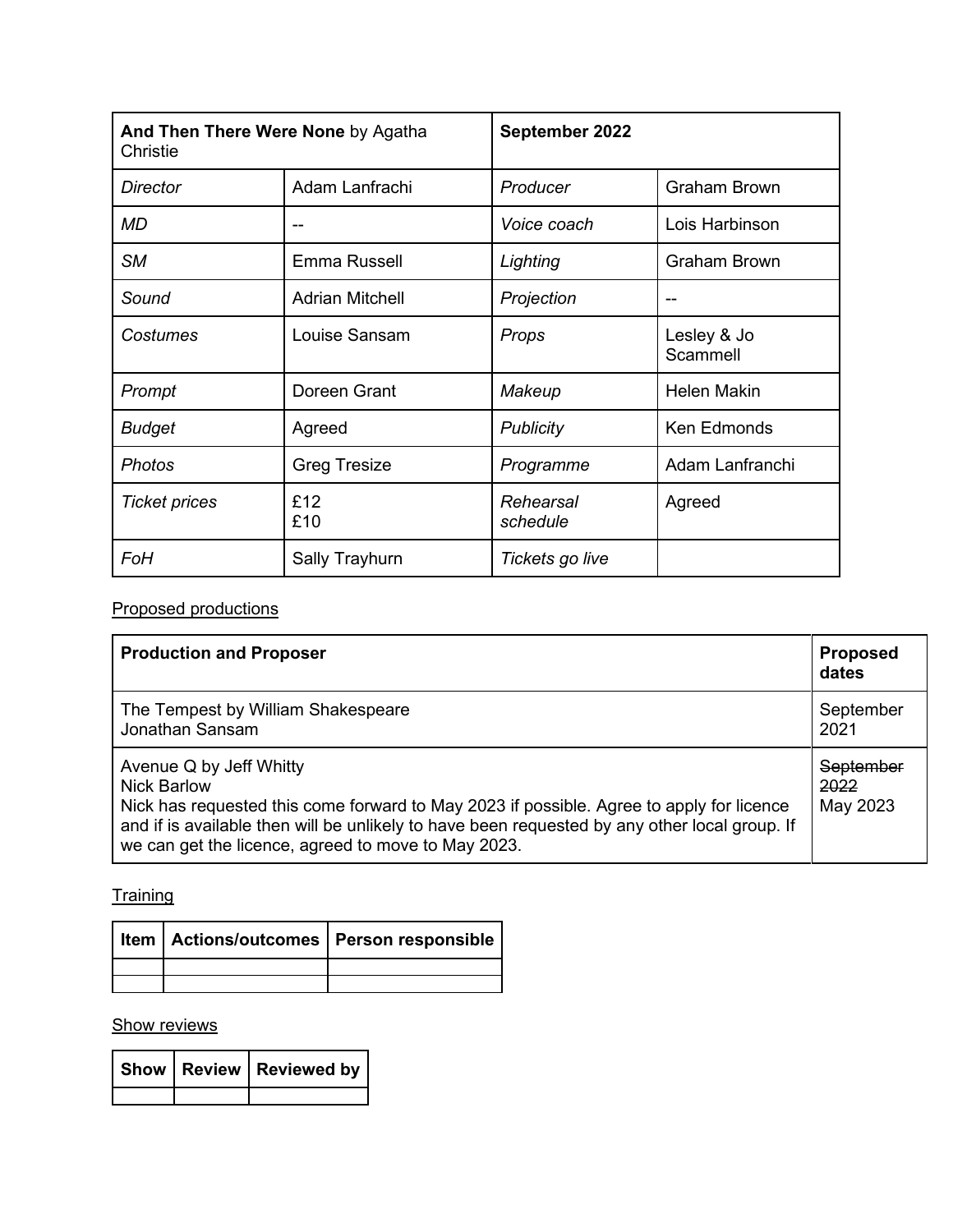# Any other business

| <b>Item</b>                              | <b>Actions/outcomes</b>                                                                                                                                                                                                                                                                                                                                                                                                                                                                            | <b>Person</b><br>responsible |
|------------------------------------------|----------------------------------------------------------------------------------------------------------------------------------------------------------------------------------------------------------------------------------------------------------------------------------------------------------------------------------------------------------------------------------------------------------------------------------------------------------------------------------------------------|------------------------------|
| <b>NODA</b><br>Long<br>Service<br>awards | Current process of identifying members eligible for NODA Long<br>Service awards through the website is inaccurate. NM proposed<br>contacting members with a simple form to complete to gain an<br>up-to-date database that can be used to identify those eligible<br>for awards.<br>Agreed to instead change process entirely and request that<br>members contact the committee secretary each year if they<br>want their NODA award. Reminder email sent to all members in<br>advance of each AGM | <b>NM</b>                    |
|                                          |                                                                                                                                                                                                                                                                                                                                                                                                                                                                                                    |                              |

# Date of next meeting

### **25th May 2021**

Matters arising from 2020 - on hold due to CV-19 and to be reviewed once normal business resumes

| <b>Item</b>                      | <b>Raised</b><br>by | <b>Actions/outcomes</b>                                                 | <b>Person</b><br>responsible         |
|----------------------------------|---------------------|-------------------------------------------------------------------------|--------------------------------------|
| Committee headshots              | --                  | To be taken after AGM                                                   | <b>AL</b>                            |
| Theatre handbook RW needs to be  | <b>RW</b>           | Send out of date forms out for<br>updating                              | <b>RW</b>                            |
| given some items to fully update |                     | Update application for<br>membership proforma                           | <b>PP</b>                            |
|                                  |                     | Update membership<br>procedure                                          | <b>PP</b>                            |
|                                  |                     | Update costume leaflet                                                  | LC                                   |
|                                  |                     | Update diagram of<br>passageway electric box                            | <b>GB</b>                            |
|                                  |                     | Theatre plans                                                           | <b>RW</b> with<br><b>Nick Barlow</b> |
|                                  |                     | Updated list of committee<br>members to go on the<br>noticeboard in bar | <b>NM</b>                            |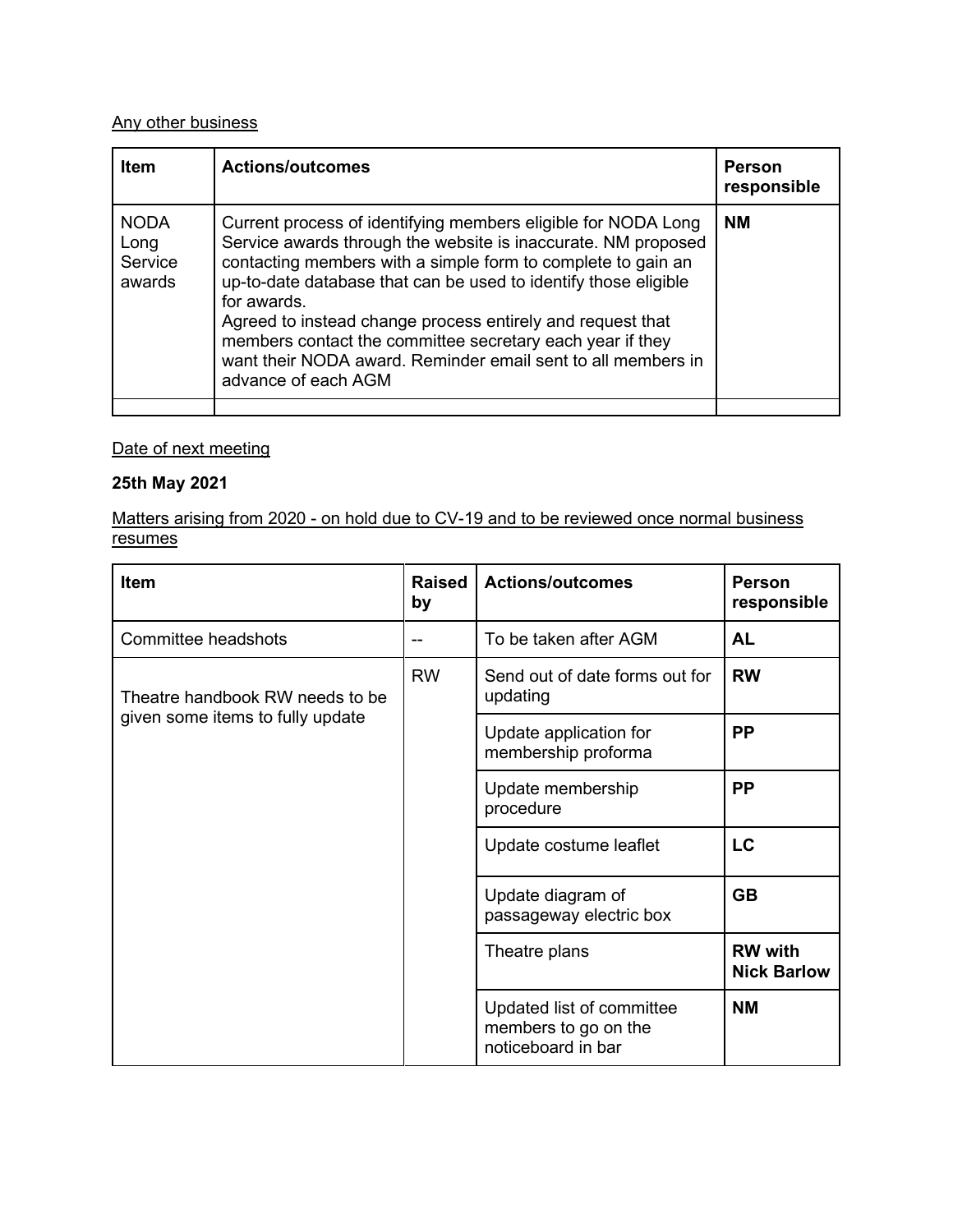|                           |           | Agreed to update handbook<br>annually                                                                                                                                                              | <b>ER</b> |
|---------------------------|-----------|----------------------------------------------------------------------------------------------------------------------------------------------------------------------------------------------------|-----------|
| <b>High Street Banner</b> | <b>KE</b> | <b>Ongoing until City Council</b><br>makes a decision.                                                                                                                                             |           |
| Theatre maintenance       |           | Arrange maintenance walk<br>through with Mark Wall<br>including check of workshop<br>insulation and support for pit<br>beam.                                                                       | <b>KE</b> |
|                           |           | There are covers where the<br>old roof lights were down<br>through the building. The<br>covers are no longer fit for<br>purpose and need replaced.<br>Request quote from Mark<br>Wall.             | <b>KE</b> |
|                           |           | The asphalt needs resilvering<br>but not urgent yet.                                                                                                                                               |           |
|                           |           | Corridor is looking worn and<br>tired.                                                                                                                                                             |           |
|                           |           | Main roof will need retiling at<br>some point, but running<br>repairs will still do for now.                                                                                                       |           |
|                           |           | Flat roof section over louvre<br>doors needs investigating to<br>check if any repairs imminent.<br>Request quote from Mark<br>Wall.                                                                | <b>KE</b> |
|                           |           | Mark to send quote for<br>insulation over workshop.                                                                                                                                                | <b>KE</b> |
|                           |           | Should take pictures of wall<br>between theatre and St<br>Cuthbert's for NM to record as<br>evidence of any future issues.                                                                         | <b>AL</b> |
| Waste management          | <b>PP</b> | Agreed to buy two bins for box<br>office and repurpose existing<br>two for corridor and mark up 2<br>bins in workshop for recycling<br>& non-recycling. New signage<br>still applicable to change. | <b>ER</b> |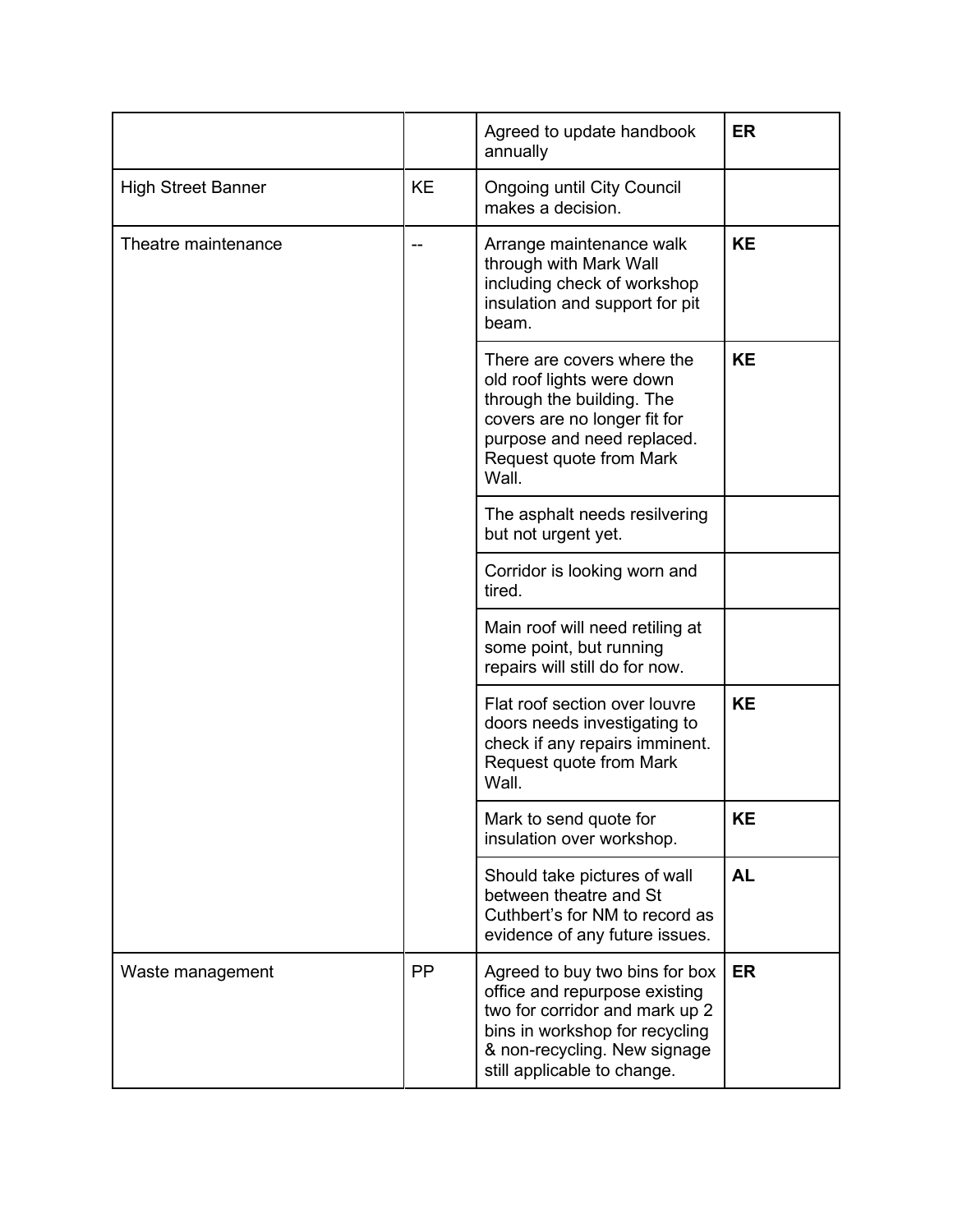| Angelo Awards                                                                          | <b>NM</b> | Greg (Somerset Man<br>photographer) happy to<br>photograph ceremony in<br>return for ticket.                                                                                                                                                                                                                                                                                                                                                                                                                                                                            | <b>NM</b> |
|----------------------------------------------------------------------------------------|-----------|-------------------------------------------------------------------------------------------------------------------------------------------------------------------------------------------------------------------------------------------------------------------------------------------------------------------------------------------------------------------------------------------------------------------------------------------------------------------------------------------------------------------------------------------------------------------------|-----------|
|                                                                                        |           | Inform members in January of<br>awards evening and ask for<br>suggested award categories<br>and look into badge medals<br>and certificates. Categories to<br>be lighthearted and fun:<br>Best backstage<br>homemade cake<br>Best wardrobe<br>$\bullet$<br>malfunction<br>Chris Briton ad lib award<br>$\bullet$<br>for the most consistent ad<br>libber<br>Royal Destroyer of props<br>and/or costumes<br>All other suggestions to<br>Niamh.<br>Suggestions sent through and<br>agreed that suggestions time<br>frame would stay open until<br>April committee meeting. | <b>NM</b> |
|                                                                                        |           | Agreed that shows to include<br>would be those in calendar<br>year 2019. Full list of<br>categories and nominations to<br>be included for next<br>committee meeting.                                                                                                                                                                                                                                                                                                                                                                                                    | <b>NM</b> |
|                                                                                        |           | Finish ceremony with Roy<br>Bevan. Tickets to be £12 per<br>head.                                                                                                                                                                                                                                                                                                                                                                                                                                                                                                       | <b>NM</b> |
| New TV needed in upstairs dressing<br>room                                             |           | To be discussed with Angleo                                                                                                                                                                                                                                                                                                                                                                                                                                                                                                                                             | <b>GB</b> |
| RW retiring next year so stepping<br>down as chairperson.                              | <b>RW</b> | New licensee (NM) to source<br>and arrange training                                                                                                                                                                                                                                                                                                                                                                                                                                                                                                                     | <b>NM</b> |
| Offstage lighting may need<br>replacing and needs investigated.                        | <b>GB</b> | Investigate replacing all bulbs<br>with LEDs                                                                                                                                                                                                                                                                                                                                                                                                                                                                                                                            | <b>GB</b> |
| Need a theatre<br>manager/administrator for a range<br>of duties some of which RW does |           | Committee to try and think of<br>someone who could be<br>approached to volunteer.                                                                                                                                                                                                                                                                                                                                                                                                                                                                                       | All       |